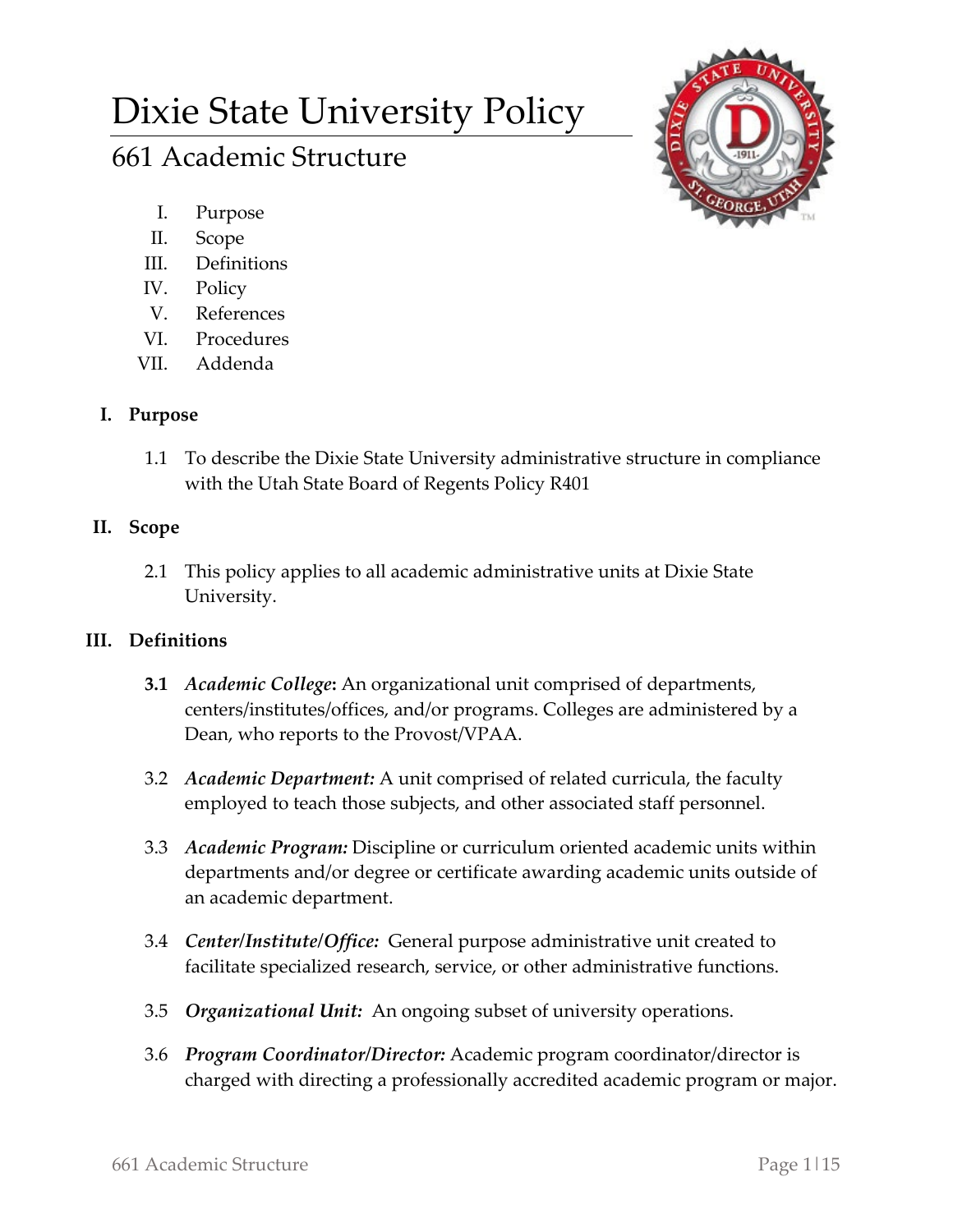#### **IV. Policy**

- 4.1 Organizational Units
	- 4.1.1 Dixie State University has the following organizational units reporting to the Provost/Vice President for Academic Affairs (Provost/VPAA):
		- 4.1.1.1 Academic College administered by a Dean.
		- 4.1.1.2 Academic Department administered by a department chair, who reports to the Dean of the college in which the department resides.
		- 4.1.1.3 Academic Programs administered by a director or coordinator who report to a department chair, associate/assistant dean, and/or dean.
		- 4.1.1.4 Center/institute/office led by a director who may report to a department chair or dean or the Provost/VPAA.
		- 4.1.1.5 Schools are administered by an executive director.
- 4.2 Deans
	- 4.2.1 Deans are appointed by the President upon recommendation by the Provost/VPAA, and the appointment must be ratified by the Board of Trustees.
	- 4.2.2 Deans are full-time administrators. Deans may be provided associate or assistant deans in various functional areas as merited by program magnitude and scope.
	- 4.2.3 Deans are evaluated according to administrative evaluation detailed in DSU Policy 327: Staff Performance Evaluation.
	- 4.2.4 A DSU faculty member with rank and tenure in a DSU academic department who accepts appointment as a dean retains rank and tenure during his/her appointment as dean.
		- 4.2.4.1 Externally appointed deans are eligible for retreat rights, rank, and tenure upon approval from Provost/VPAA.
- 4.3 Selection of Deans
	- 4.3.1 When a vacancy in an existing dean position occurs or when the Provost/VPAA determines there is a need to create a new dean position,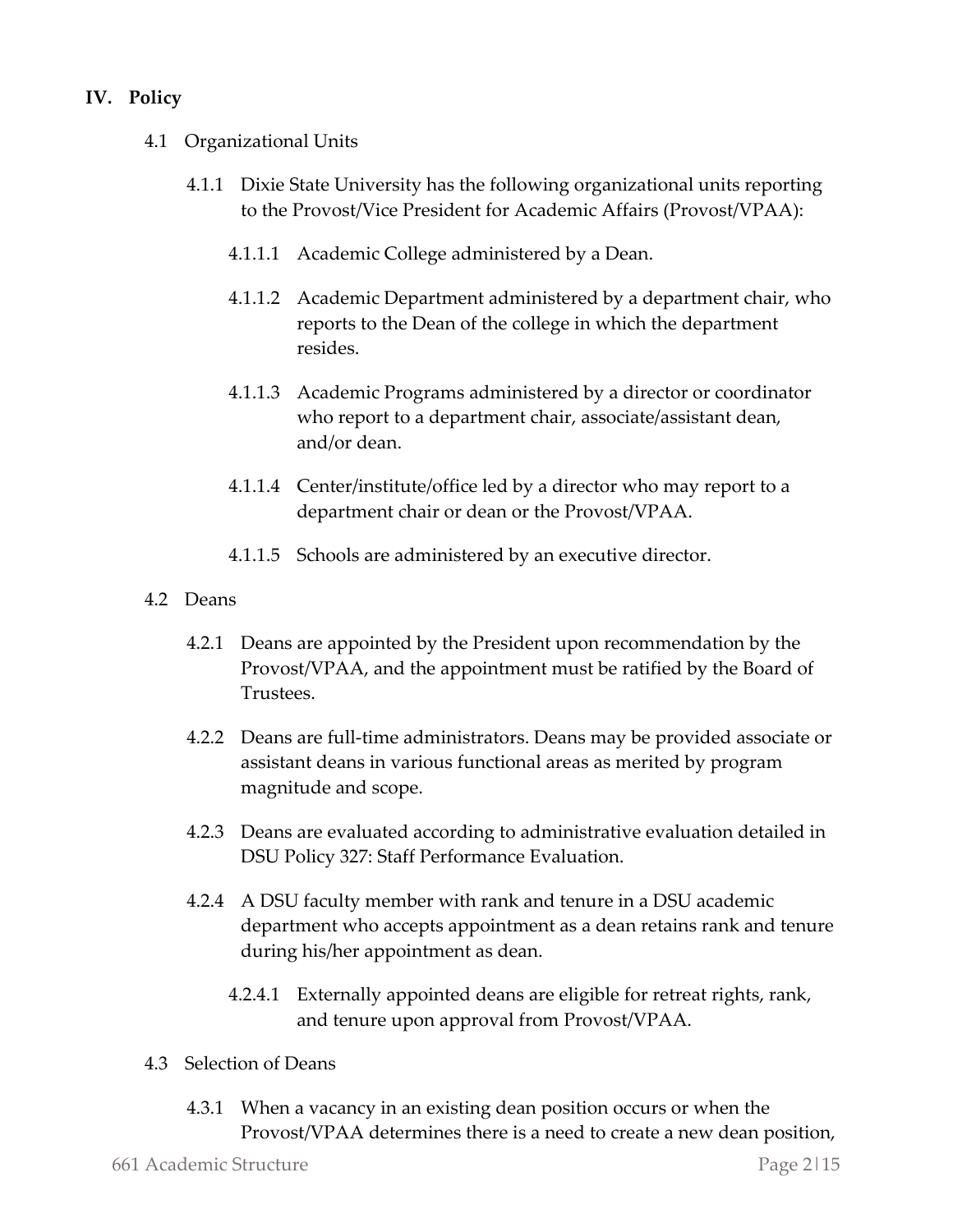the Provost/VPAA will consult with the involved academic units and faculty regarding the proposed position and any reorganization.

- 4.3.2 Proposed dean positions will receive approval from the President before being opened for hiring or appointment.
- 4.3.3 Search Committee: The Search Committee for a dean position shall consist of the following members:
	- 4.3.3.1 One faculty representative elected by the full-time tenure-track faculty from each academic department within the college.
		- 4.3.3.1.1 If the college is comprised of only two academic departments, two faculty representatives may be elected from each department.
		- 4.3.3.1.2 If program(s) exist independent of departments within the college, the program(s) shall have the same representation as departments.
	- 4.3.3.2 One administrative representative from outside the college appointed by the Provost/VPAA.
	- 4.3.3.3 One faculty member from outside the college selected by the Provost/VPAA.
	- 4.3.3.4 The Search Committee Chair shall be appointed by the Provost/VPAA.
	- 4.3.3.5 All members of the search committee will have voting rights, including the chair.
- 4.3.4 When appropriate, additional faculty, non-faculty and/or non-University employees may be invited to participate in the search process and serve as members of the Search Committee, with the approval of the Provost/VPAA.
- 4.3.5 The voting members of each Search Committee will include both genders and a diversity advocate.
- 4.3.6 The Search Committee shall follow University procedures for evaluating, screening, and interviewing candidates. The Committee will normally recommend three (3) unranked candidates to the Provost/VPAA for the final selection.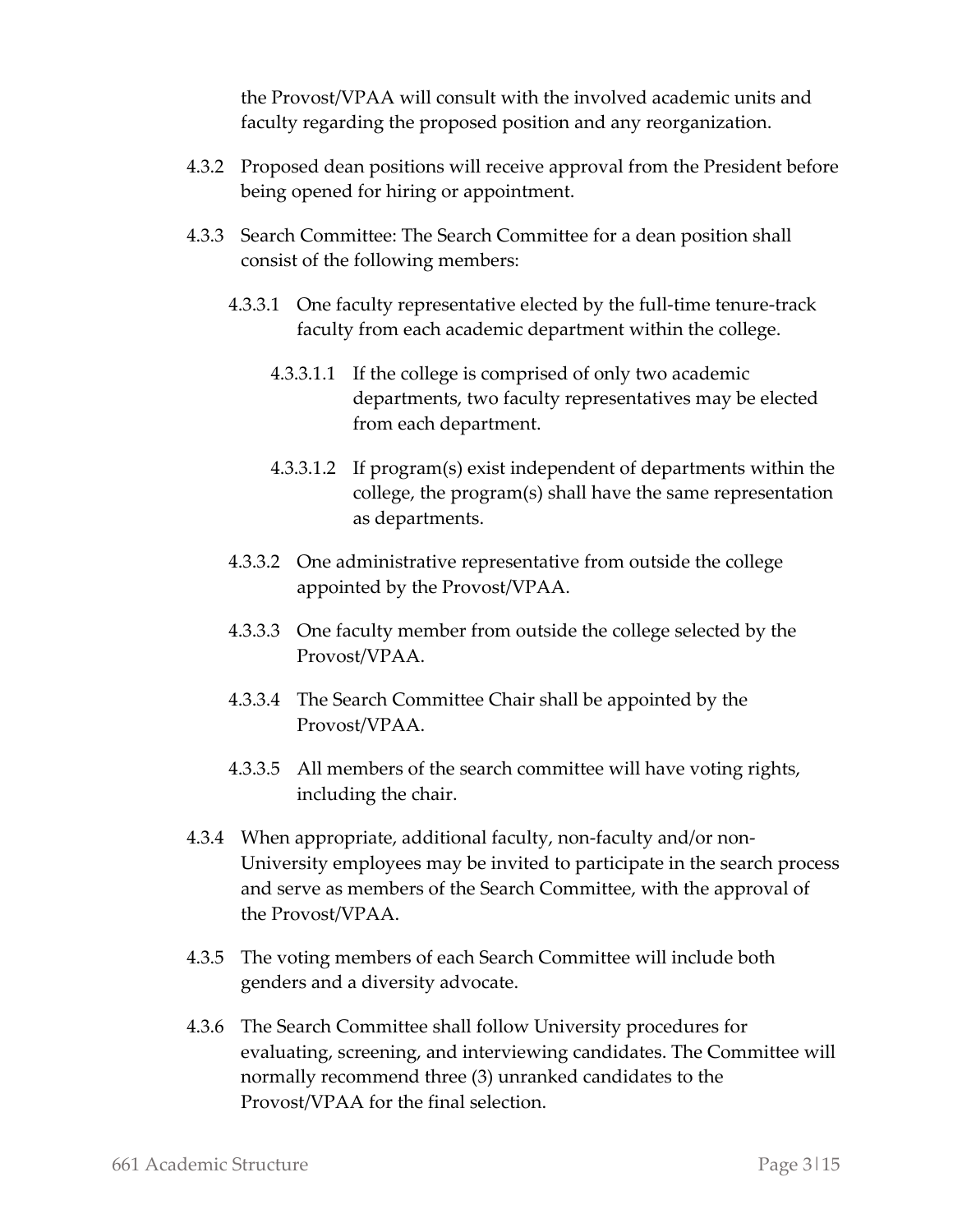- 4.4 Responsibility of Deans
	- 4.4.1 A dean is responsible for all matters within their college, including, but not limited to:
	- 4.4.2 Supervise and manage all matters related to college faculty and staff personnel. Provide for and monitor evaluations of college faculty and staff according to University policy.
	- 4.4.3 Supervise and manage all matters related to college budgets and finance.
	- 4.4.4 Provide leadership and maintain quality in academic programs in the college, including working with departments on program proposals and program reviews.
	- 4.4.5 Approve, supervise, advise, and counsel associate deans, assistant deans, department chairs, program directors/coordinators who report directly to the dean on all matters pertaining to their responsibilities.
	- 4.4.6 Provide leadership and coordination of instructional, service, and scholarly and creative activities of the college.
	- 4.4.7 Approve hiring of faculty in academic areas in the college.
	- 4.4.8 Arrange for adequate and suitable faculty office, classroom, and laboratory space for university personnel and activities.
	- 4.4.9 Represent the college on the Dean's Council, and other internal and external administrative committees.
	- 4.4.10 Approve candidates for graduation from the college.
	- 4.4.11 Other duties as assigned by the Provost/VPAA.
	- 4.4.12 Evaluation of deans: See DSU Policy 327: Staff Performance Evaluations.
	- 4.4.13 Resignation or removal of deans: See DSU Policy 372: Corrective and Disciplinary Action
- 4.5 Associate/Assistant Deans and Executive Directors
	- 4.5.1 Associate/Assistant Deans and Executive Directors assist with the leaderships and supervision of college functions and activities under the direction of the dean. Associate/Assistant Deans and Executive Directors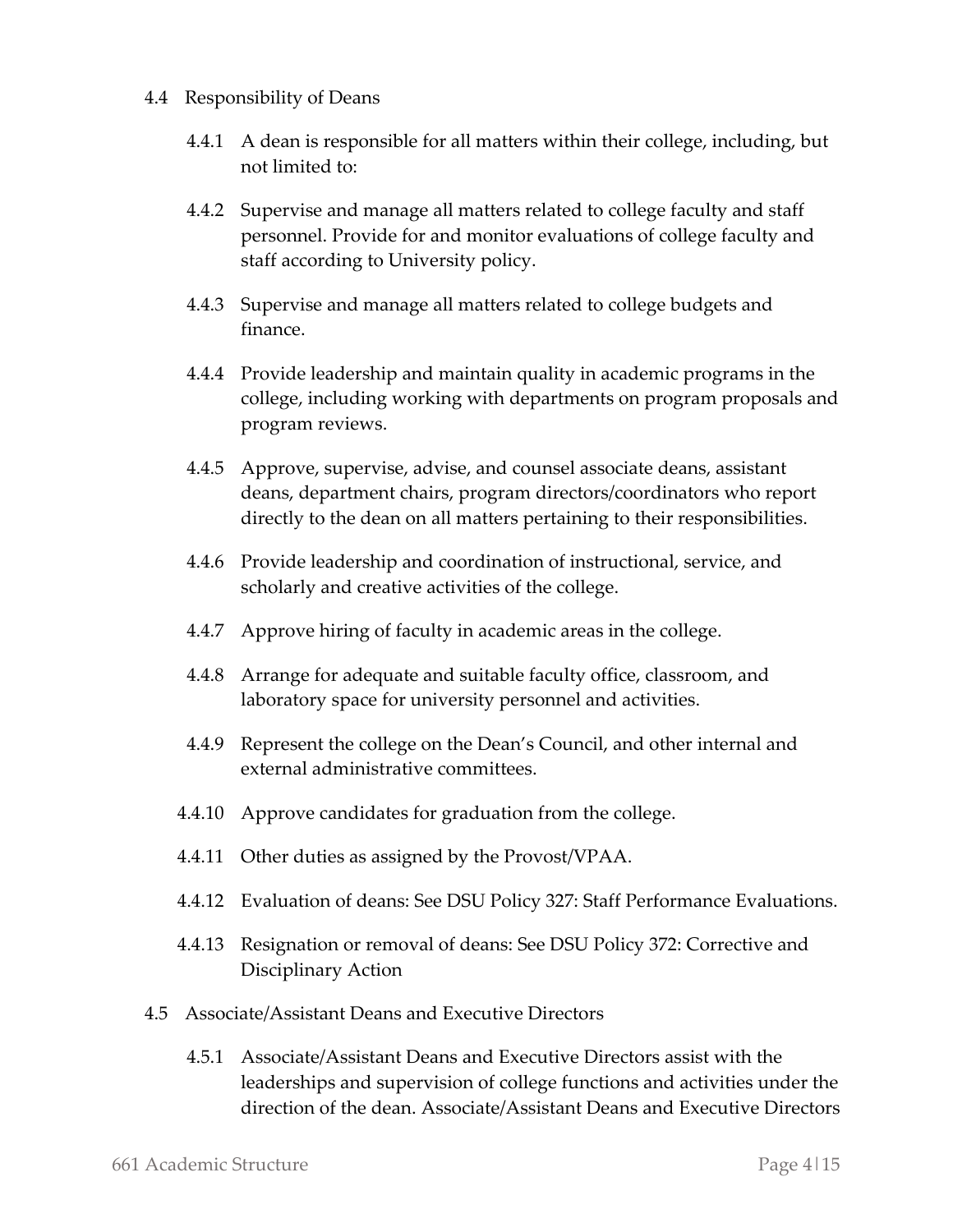are assigned to the position by the dean following an approved search and in consultation with the Provost/VPAA.

- 4.5.2 Associate/Assistant Dean and Executive Director positions may be parttime or full-time administrative appointments. Associate/Assistant Deans and Executive Directors who are tenured shall retain their rank and tenure status during the term of appointment. Associate/Assistant Deans and Executive Directors who are appointed through an external search and who do not have tenure status, shall not be granted tenure status as a condition of employment, but may be eligible for tenuretrack status.
- 4.6 Selection of Associate/Assistant Deans and Executive Directors
	- 4.6.1 When a vacancy in an associate or assistant dean position occurs or when the dean, in consultation with the Provost/VPAA, determines there is a need to create a new.
	- 4.6.2 Associate/Assistant Dean and Executive Director position, the dean will consult with the faculty in the academic units involved. A new associate or assistant position must be approved by the Provost/VPAA.
	- 4.6.3 At the direction of the dean, a search committee shall be formed to conduct either an internal or external search, contingent on the availability of qualified applicants within the college and the availability of funds.
	- 4.6.4 The search committee shall consist of the following members
		- 4.6.4.1 A minimum of three faculty members, with at least one tenured faculty member from each of the academic departments or independent programs within the college.
		- 4.6.4.2 One administrative representative from the college selected by the dean in consultation with the Provost/VPAA.
		- 4.6.4.3 Multiple genders must be represented and a diversity advocate selected by the dean.
		- 4.6.4.4 The dean shall select the search committee chair.
	- 4.6.5 All members of the search committee shall have the right to vote, including the chair. The Search Committee shall follow University procedures for evaluating, screening, and interviewing candidates. The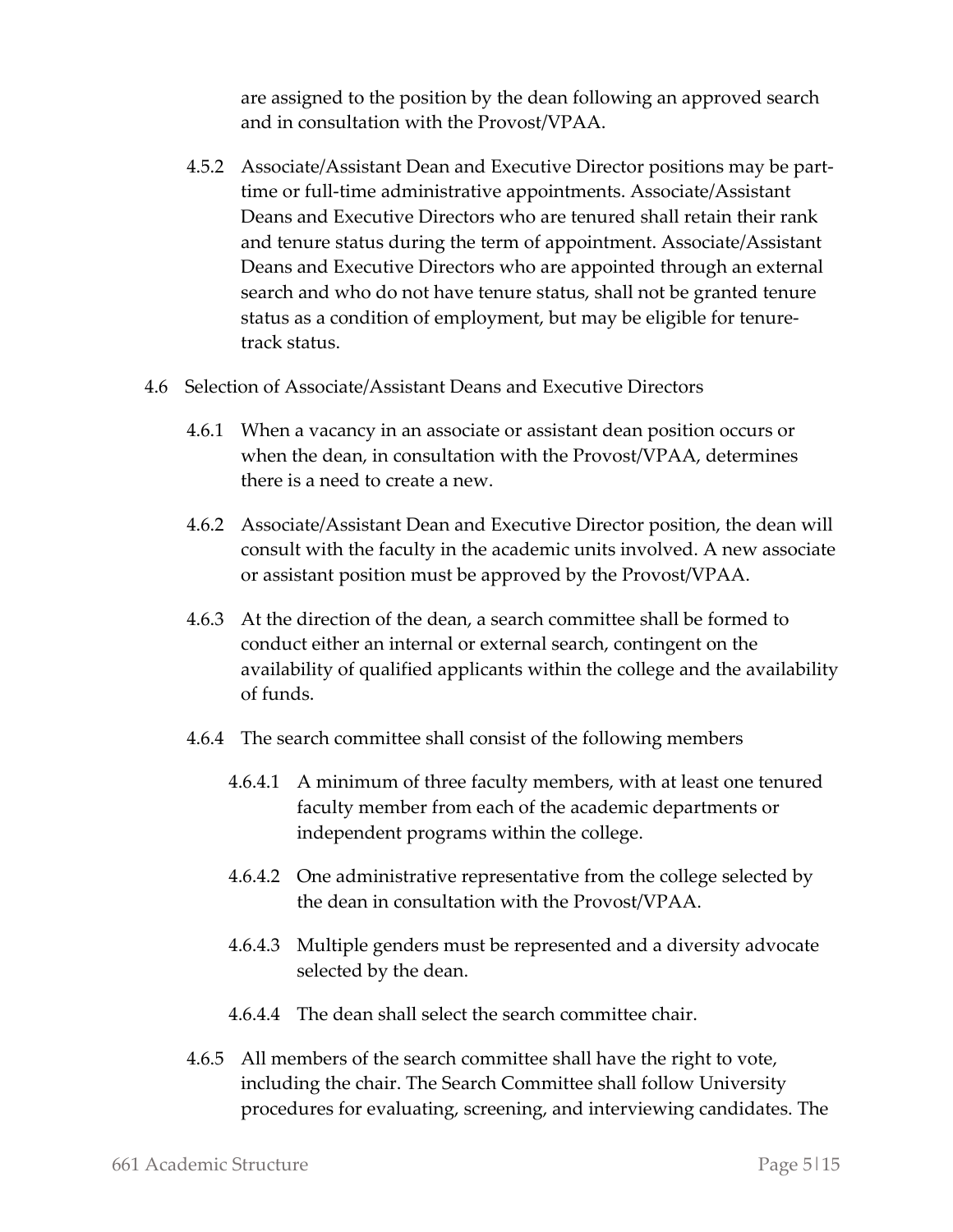Committee will normally recommend three unranked candidates to the dean for final selection.

- 4.6.6 Assistant/Associate Deans are assigned for terms of three complete academic years, and may be renewed for additional three year terms after a satisfactory evaluation.
- 4.7 Duties and Responsibilities of Associate/Assistant Deans and Executive **Directors** 
	- 4.7.1 In conjunction with the dean of the college, Associate/Assistant Deans and Executive Directors have the following responsibilities:
		- 4.7.1.1 Assist the dean in the supervision of departments and/or programs within the college.
		- 4.7.1.2 Provide support in student grievance and complaint issues.
		- 4.7.1.3 In collaboration with the dean and Associate/Assistant Provosts, provide oversight and support for curriculum development and approval, course and program assessment, program annual reviews and implementation of university and college educational policies.
		- 4.7.1.4 Perform supervisor evaluations of faculty in coordination with the dean of the college.
		- 4.7.1.5 Coordinate and optimize short- and long-term class scheduling and room assignments for the college.
		- 4.7.1.6 Oversee mentoring of probationary and part-time faculty.
		- 4.7.1.7 Represent the college on committees and councils as directed by the dean or Provost/VPAA.
		- 4.7.1.8 Assist the dean in other areas as requested.
- 4.8 Resignation or Removal of Associate/Assistant Deans and Executive Directors
	- 4.8.1 To seek removal of an Associate/Assistant Dean or Executive Director from an assignment, two-thirds of the full-time, Tenure-Track faculty from that college must sign a petition to that effect. The petition should be delivered to the relevant dean and the Provost/VPAA.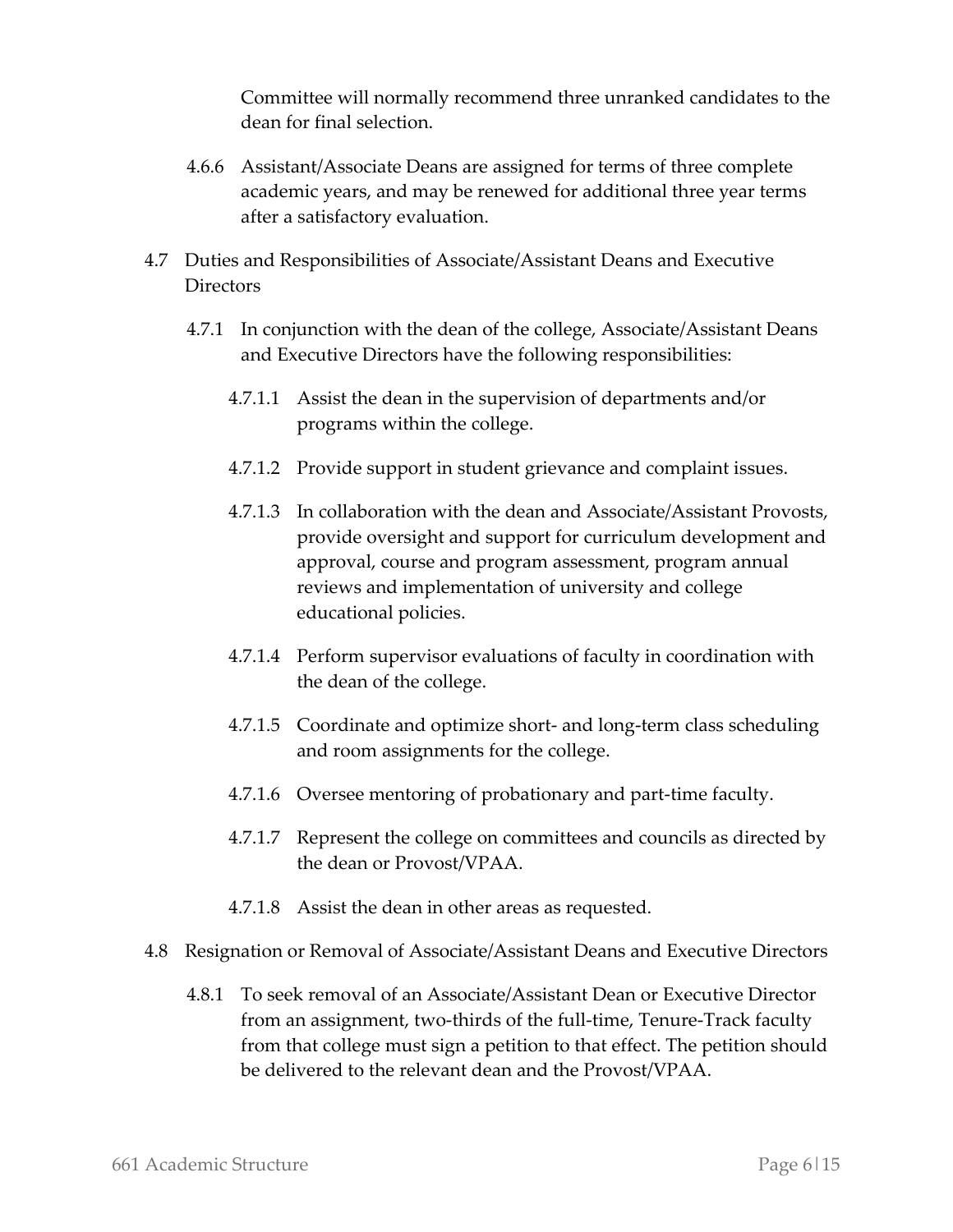- 4.8.1.1 The dean and the Provost/VPAA shall deliberate and may either accept the petition and remove the Associate/Assistant Dean or Executive Director from the assignment or reject the petition and retain the associate or assistant dean in the assignment.
- 4.8.1.2 The resignation or removal from the assignment as an Associate/Assistant Dean or Executive Director shall have no bearing or impact on future retention, rank, or tenure deliberations or decisions made by college or University Retention, Promotion, and Tenure Committees.
- 4.8.2 Administrative Removal: The dean, in consultation with the Provost/VPAA, may remove an individual from his/her Associate/Assistant Dean or Executive Director assignment based on annual evaluation or for other reasons that make continuation of the Associate/Assistant Dean or Executive Director in that administrative capacity detrimental to the college or the University.
- 4.9 Department Chairs
	- 4.9.1 Department Chairs have part-time administrative assignments and are compensated according to Policy 643: Faculty Supplemental Compensation and Policy 635: Faculty Workload and Workload Model. Chairs are selected by the faculty of the department in conjunction with the dean.
	- 4.9.2 Department Chairs are additional assignments, not positions. A faculty member with a position, rank, and tenure in a DSU academic department who accepts assignment as a department chair retains faculty status and rank during his/her assignment as chair, but no tenure is given for the position of Chair. Typically, department chairs are tenured faculty members. If a Tenure-Track faculty member in a DSU academic department accepts assignment as a Department Chair, s/he continues on the tenure-track during his/her assignment as Department Chair.
	- 4.9.3 In some instances, a Department Chair must be selected from an external search. Department Chairs selected from an external search shall follow criteria procedures outlined in DSU Policy 641: Faculty Retention, Tenure, and Promotion for tenure and rank advancements. No tenure is given for a Department Chair assignment.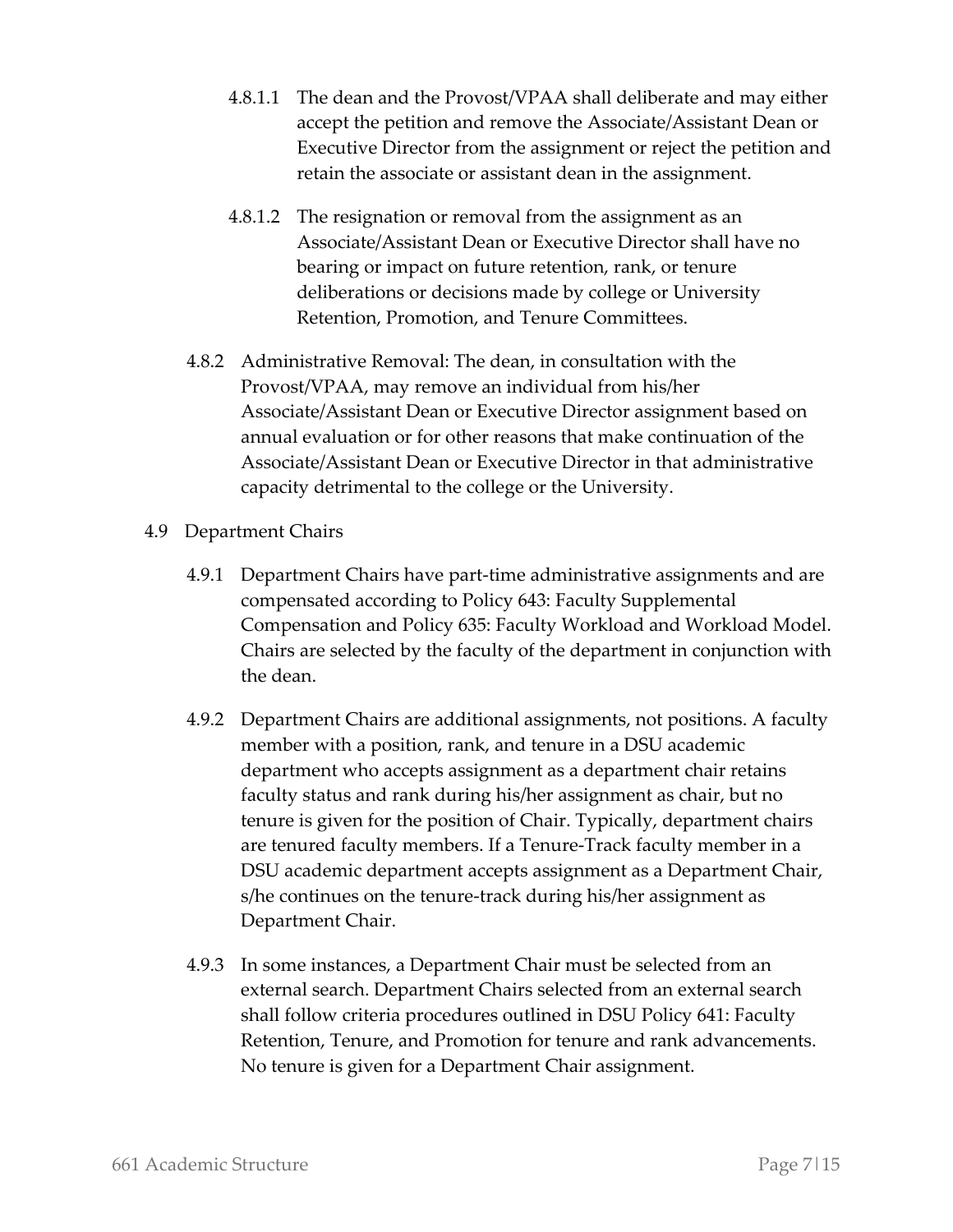- 4.9.4 Department Chairs are assigned for terms of three complete academic years, and may be renewed for additional three year terms after a satisfactory evaluation and a majority vote of the faculty.
- 4.9.5 Evaluation of Department Chair by Faculty: A formative evaluation at the end of the first year of a three-year Department Chair term. Department faculty will anonymously evaluate their Department Chair.
- 4.10 Selection of Department Chairs
	- 4.10.1 Prior to March 1 in the year a Department Chair is to be selected, the dean of the college in which the department is organizationally housed shall privately survey all the full-time, Tenure-Track faculty in the department to determine which members would be willing to serve as chair.
		- 4.10.1.1 If no full-time, Tenure-Track faculty member in the department is willing to serve as Department Chair, the dean of the college and the Provost/VPAA may reorganize or combine departments.
		- 4.10.1.2 If reorganization is not appropriate, the dean of the college and the Provost/VPAA may, at their discretion, conduct an external search for an individual to serve as Department Chair. In this case, the faculty approval procedures listed below are not mandated, but the term limits listed above will apply.
	- 4.10.2 The dean shall, in consultation with the Provost/VPAA, select a slate of candidates from those full-time, Tenure-Track department faculty willing to serve as department chair. If only one candidate is proposed, an election shall still take place.
	- 4.10.3 Prior to April 1 in the year a department chair will be selected, the dean shall conduct a secret ballot vote of the full-time, Tenure-Track department faculty on the slate of candidates.
		- 4.10.3.1 The candidate receiving the highest number of votes from the full-time, Tenure-Track department faculty and at least a simple majority of those votes will be assigned as department chair. If no candidate receives a simple majority, a second vote between the two candidates receiving the highest number of votes shall be taken.
		- 4.10.3.2 If a sole candidate does not receive a simple majority of votes, the dean shall meet with the full-time, Tenure-Track department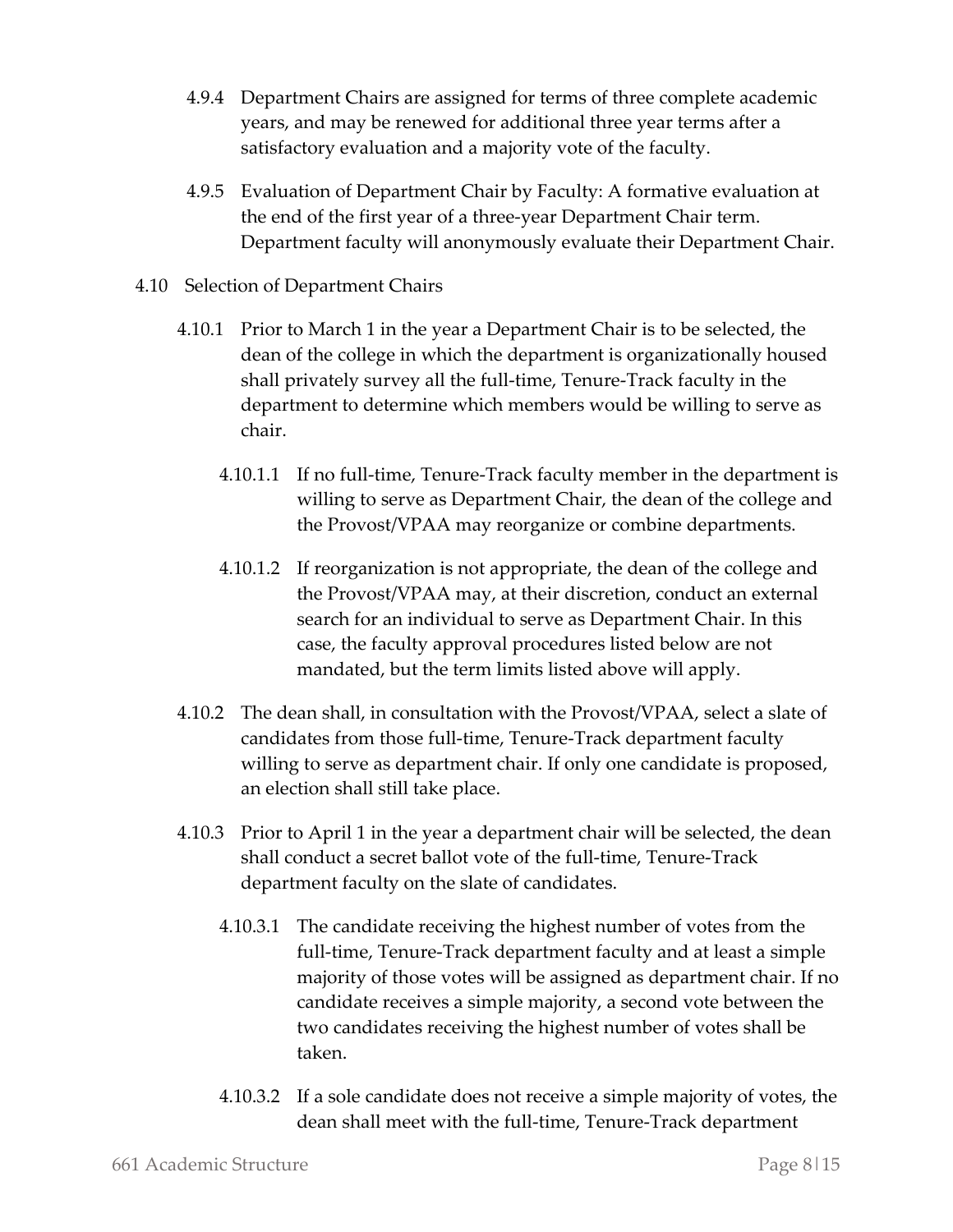faculty, individually or in group(s), to discuss the unacceptability of the proposed department chair and attempt to reach consensus.

- 4.10.3.3 The dean and the Provost/VPAA will then decide whether to propose another candidate for Department Chair or assign the individual who had previously been voted on.
- 4.11 Responsibilities and Duties of Department Chairs
	- 4.11.1 Teaching: Department Chairs retain their teaching assignment and should dedicate themselves to that primary function of their work with the same attention they had when teaching full-time, proportional to the teaching assignment.
	- 4.11.2 Planning: Work with department faculty, coordinate planning and enhance the academic activities of the department, enjoining all department faculty to be involved in planning for such things as budget expenditures, curriculum growth and change, staffing, new programs, facilities, assessment, etc.
	- 4.11.3 Oversee Curriculum: Represent the department, or designate a representative, at statewide "Majors Meetings" and other functions. Oversee annual curriculum assessment activities and analysis of the collected information.
	- 4.11.4 Scheduling: Scheduling of courses and sections are the responsibility of the Program Coordinator/Director with approval of the Department Chair. In an absence of a program coordinator/director the Department Chair will schedule courses and sections.
	- 4.11.5 Management: Oversee departmental budget by allocating resources and ensuring a balanced budget. Approve all purchases and expenditures. Submit and defend annual budget requests.
	- 4.11.6 Supervision and Evaluation: In conjunction with the dean and/or associate/assistant deans, faculty with appropriate qualifications, mentor full-time faculty, evaluate staff, participate in supervisor evaluation of full-time faculty. Approves recommendations from hiring committees for faculty and staff employees. In the absence of Program Coordinator/Director, Department Chairs will be responsible for hiring, mentoring, and evaluating Part-Time Instructors.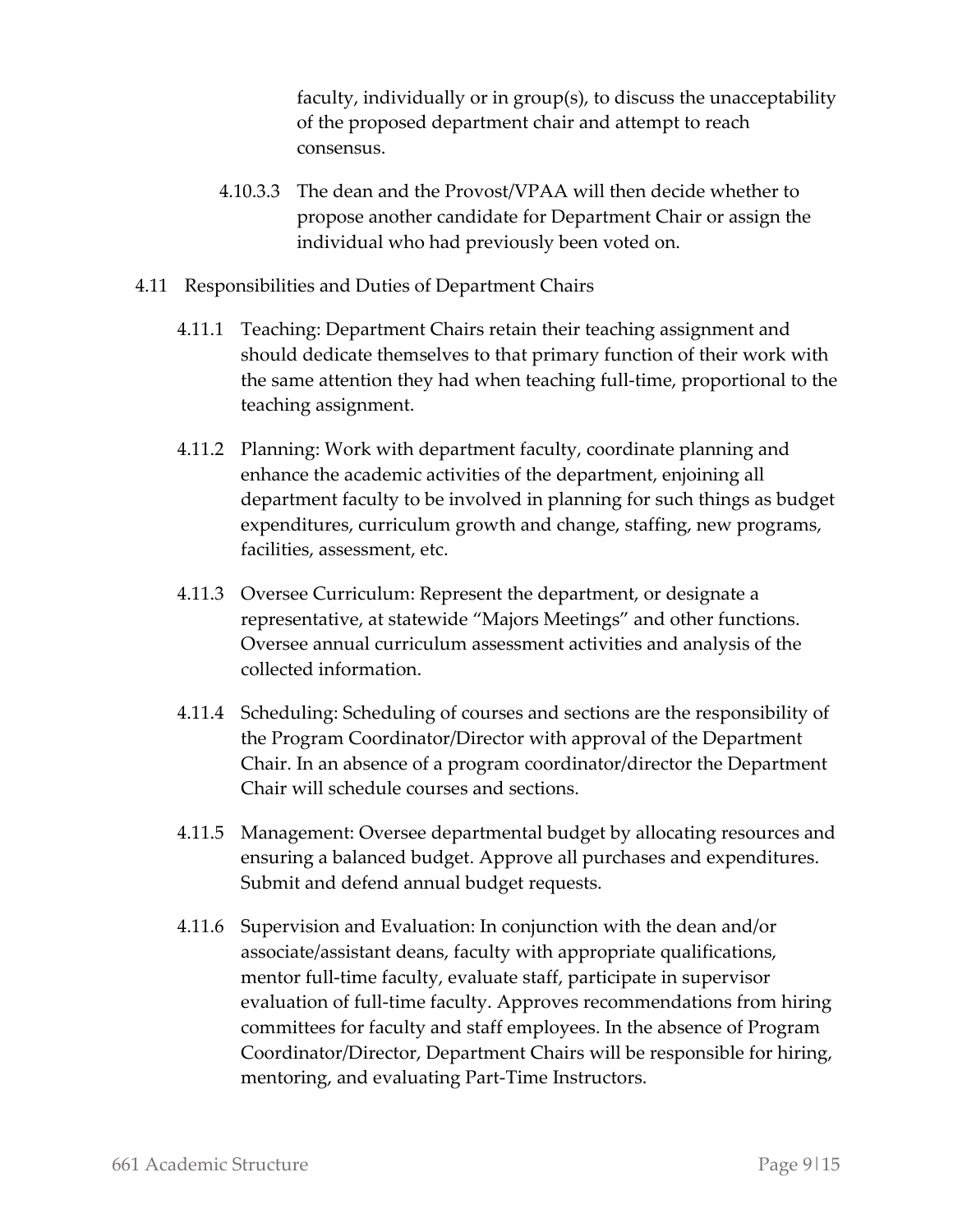- 4.11.7 Conflict Mediation and/or Resolution: Facilitate arbitration for disputes between faculty and students, faculty members, and faculty and administration for those disputes not requiring formal reporting to and intervention by university administration. Ensure appropriate application of university employment policies and the Student Rights and Responsibilities Code.
- 4.11.8 Generate Program Proposals and Reviews: Prepare new program proposals for submission to University Curriculum Committee, assess program effectiveness through annual program and department reviews that meet the requirements in a timely manner.
- 4.11.9 Serve as the Contact Person: Be available to students, other campus personnel and departments, and outside entities to provide authorizations, answers, information, and representation.
- 4.12 Resignation or Removal of Department Chair
	- 4.12.1 Department Chairs who plan not to seek renewal of their assignment or who wish to resign before the end of their current term of assignment should inform the dean and the Provost/VPAA in writing no later than January 1 of the year in which they want their assignment to end (typically on June 30).
	- 4.12.2 To seek removal of a department chair from an assignment, two-thirds of the full-time, Tenure-Track faculty must sign a petition to that effect. The petition should be delivered to the relevant dean and the Provost/VPAA.
		- 4.12.2.1 The Dean and the Provost/VPAA shall deliberate and may either accept the petition and remove a Department Chair from the assignment or reject the petition and retain the Department Chair in the assignment.
		- 4.12.2.2 The resignation or removal from a department chair assignment shall have no bearing or impact on future retention, rank, or tenure deliberations or decisions made by college or University Retention, Promotion, and Tenure Committees.
	- 4.12.3 Administrative Removal: The dean, in consultation with the Provost/VPAA may remove an individual from his/her department chair assignment based on annual evaluation or for other reasons that make continuation of the department chair in that administrative capacity detrimental to the department or the University.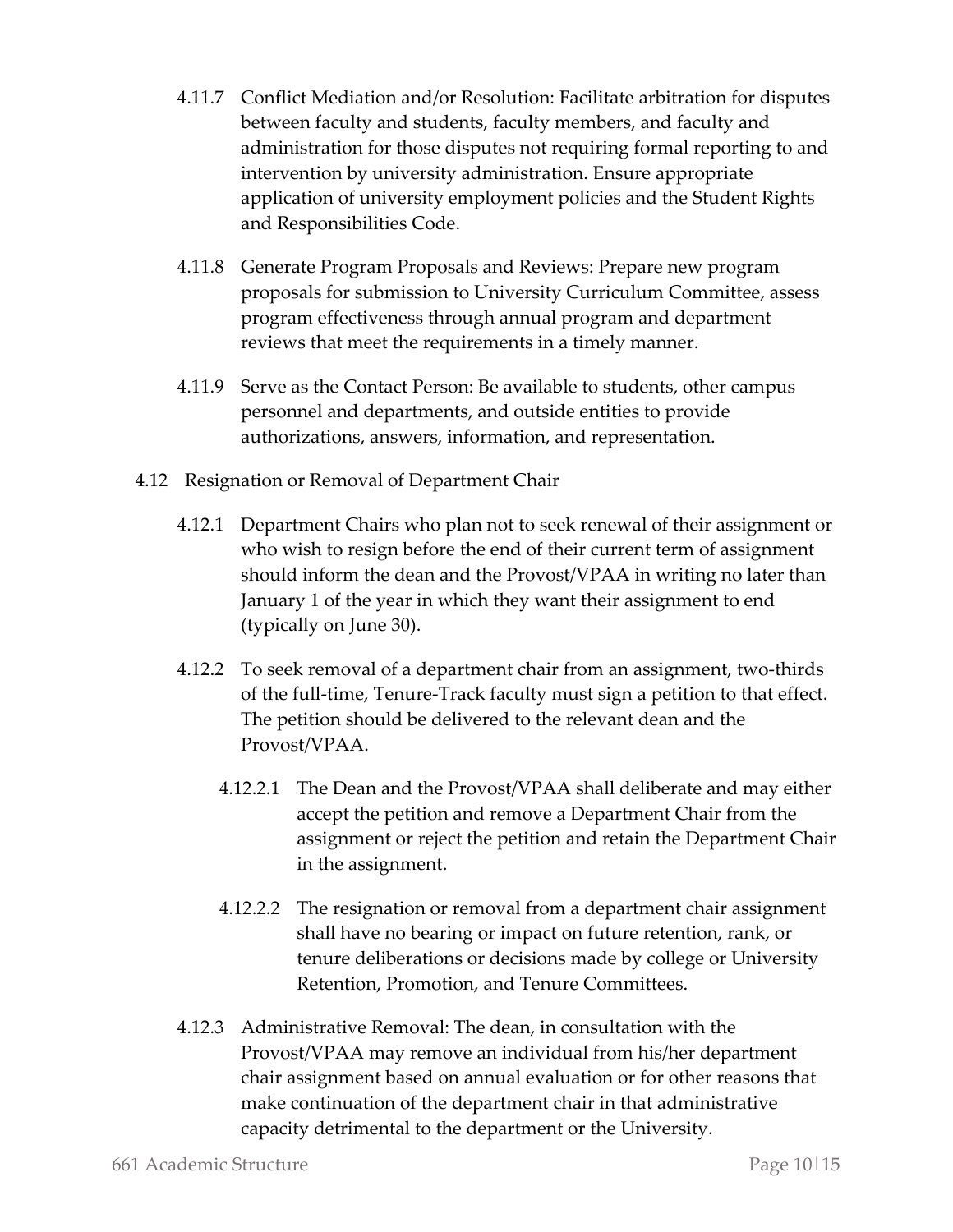- 4.12.4 If a Department Chair resigns or is removed during his/her term, an interim department chair shall be appointed by the dean in consultation with the Provost/VPAA. At a maximum, the interim department chair shall serve until the next June 30, with a vote for department chair proceeding as outlined above.
- 4.13 Program Coordinators / Program Directors
	- 4.13.1 Program Coordinators/Directors may or may not have a part-time administrative assignment. The department chair shall request approval from the dean and Provost/VPAA for a part-time administrative assignment and reassigned time as a Program Coordinator/Director. The amount will be determined according to Policy 643 Faculty Supplemental Compensation and Policy 635 Faculty Workload. Coordinators are supervised by the Department Chair, who is ultimately responsible for the administrative duties and performance of such programs, or an Associate/Assistant Dean or Executive Director if no department exists.
		- 4.13.1.1 Additional compensation may be given for unique administrative duties, on a yearly or semester basis, at the discretion of the dean who has a specific amount of reassigned time or funds to use in these circumstances.
	- 4.13.2 Program Coordinators/Director are additional assignments, not positions. A faculty member with a position, rank, and tenure in a DSU academic department who accepts assignment as a Program Coordinator/Director retains faculty status and rank during his/her assignment as Coordinator/Director, but no tenure is given for the position of Coordinator/Director. Program Coordinators/Directors may be Tenure-Track faculty. If a Tenure-Track faculty member in a DSU academic program accepts assignment as a Program Coordinator/Director, s/he continues on the Tenure-Track during his/her assignment as Program Coordinator/Director. No tenure is given for Program Coordinator/Director assignments.
	- 4.13.3 Program Coordinators/Directors do not have term limits. Coordinators/Directors will serve until s/he resigns from the assignment or is removed by University administrators in conjunction with the Department Chair.
- 4.14 Selection of Program Coordinators/Directors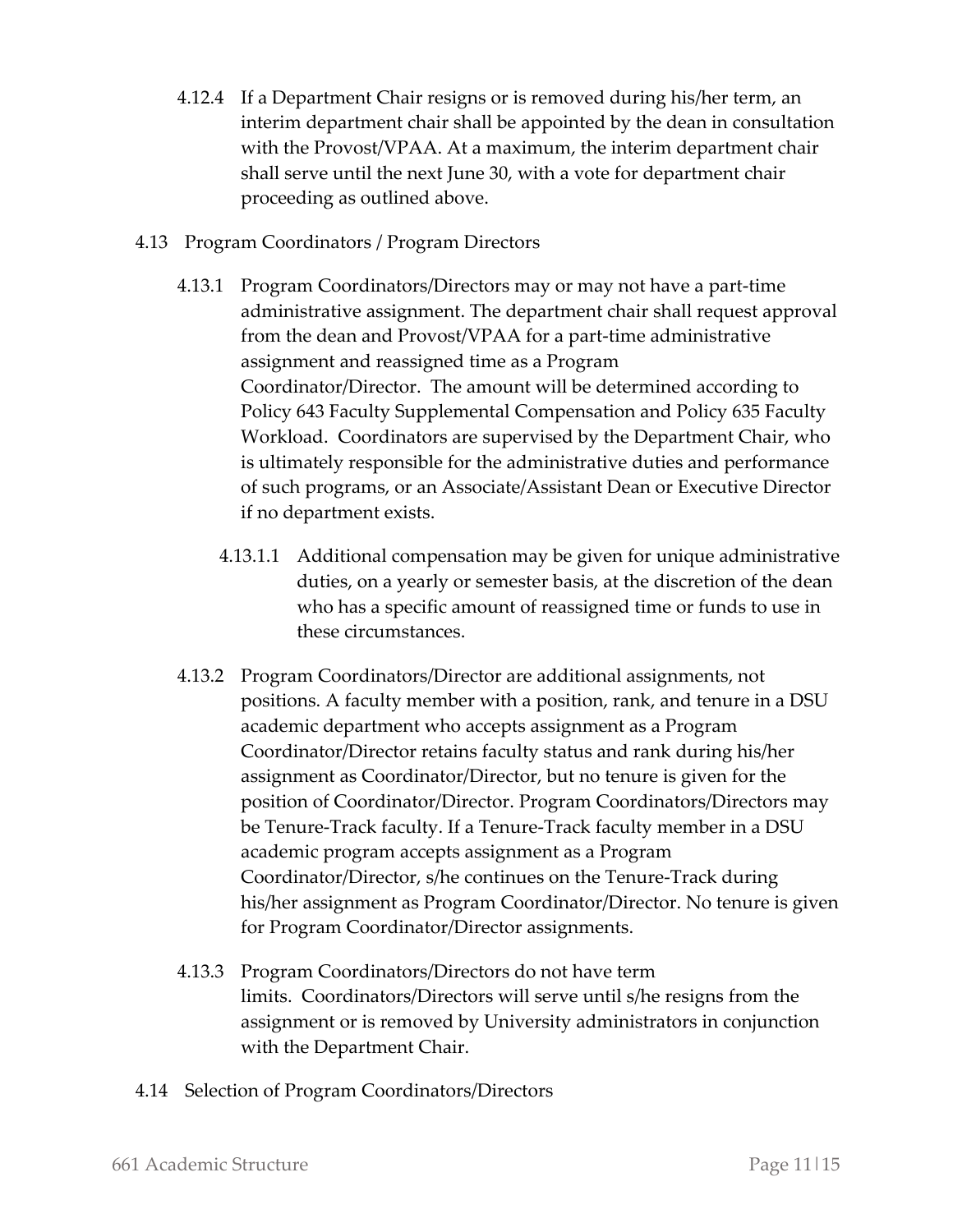- 4.14.1 The dean shall oversee the selection process for Program Coordinators/Directors and have final approval. Coordinators/Directors may be assigned during the initial hiring, when a new program is created, or when a Coordinator/Director resigns or is removed.
	- 4.14.1.1 If no full-time, Tenure-Track faculty member in the program is willing to serve as Program Coordinator/Director, the Department Chair, dean, and the Provost/VPAA may reorganize or combine programs.
	- 4.14.1.2 If reorganization is not appropriate, the Dean and the Provost/VPAA may, at their discretion, conduct an external search for an individual to serve as Program Coordinator/Director.
- 4.14.2 If a Program Coordinator/Director is elected as Department Chair, the individual may retain his/her Coordinator/Director position and serve dual roles or appoint an interim Program Coordinator/Director.
	- 4.14.2.1 When an individual serves dual roles as Department Chair and Program Coordinator/Director, the individual is only compensated for the Department Chair responsibilities.
- 4.15 Responsibilities and Duties of Program Coordinators/Directors
	- 4.15.1 Program Coordinators/Directors will fulfill duties as delegated by and in collaboration with the Department Chair. The selection and duties will reflect any additional criteria required for program management and applicable specialized accreditations.
		- 4.15.1.1 The title of Program Director is used for those individuals responsible for the administration of a professionally accredited academic program where the standards require the title of director with a specified amount of reassigned time.
	- 4.15.2 Teaching: Program Coordinators/Directors have teaching assignments and should dedicate themselves to that primary function of their work with the same attention they had when teaching full-time, proportional to the teaching assignment.
	- 4.15.3 Planning: Working with program faculty and in conjunction with the Department Chair, coordinate planning and enhance the academic activities of the program, enjoining all program faculty to be involved in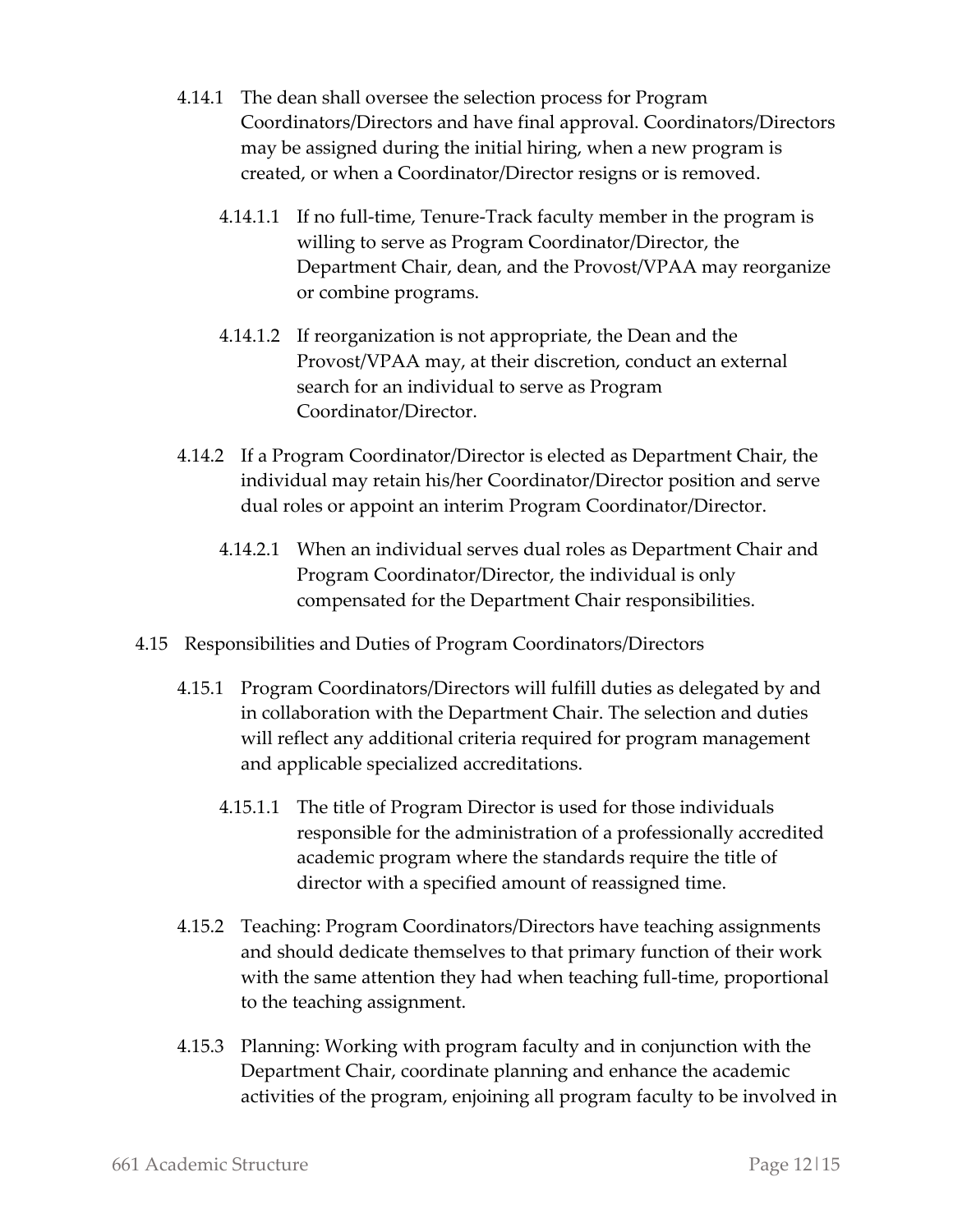planning for such things as budget expenditures, curriculum growth and change, staffing, new programs, facilities, assessment, etc.

- 4.15.4 Oversee Curriculum: Approve and submit all curriculum changes to the Department Chair. Oversee annual curriculum assessment activities and analysis of the collected information.
	- 4.15.4.1 In the absence of Program Coordinators/Directors, all departments and programs will have designated Assessment Coordinators.
- 4.15.5 Scheduling: Schedule and staff courses and sections within the program with the approval of the Department Chair.
- 4.15.6 Supervision and Evaluation: In conjunction with the Department Chair, hire Part-Time Instructor-Track faculty with appropriate qualifications, participate in supervisor evaluations of Part-Time Instructor-track faculty, ensuring appropriate application of relevant university policies.
- 4.15.7 Conflict Mediation and/or Resolution: First line of arbitration for disputes between faculty and students for those disputes not requiring formal reporting to and intervention by university administration. Ensure appropriate application of university employment policies and DSU Policy 552: Student Conduct Code.
- 4.15.8 Generate Program Proposals and Reviews: Prepare new program proposals for submission to University Curriculum Committee, assess program effectiveness through program reviews that meet the requirements in a timely manner.
- 4.15.9 Serve as the Contact Person: Be available to students, other campus personnel and departments, and outside entities to provide authorizations, answers, information, and representation.
- 4.16 Resignation or Removal of Program Coordinators/Directors
	- 4.16.1 Program Coordinators/Directors who wish to resign should inform the relevant Department Chair, and college dean in writing no later than January 1 of the year in which they want their assignment to end (typically on June 30).
	- 4.16.2 To seek removal of a Program Coordinator/Director from an assignment, two-thirds of the full-time, Tenure-Track faculty must sign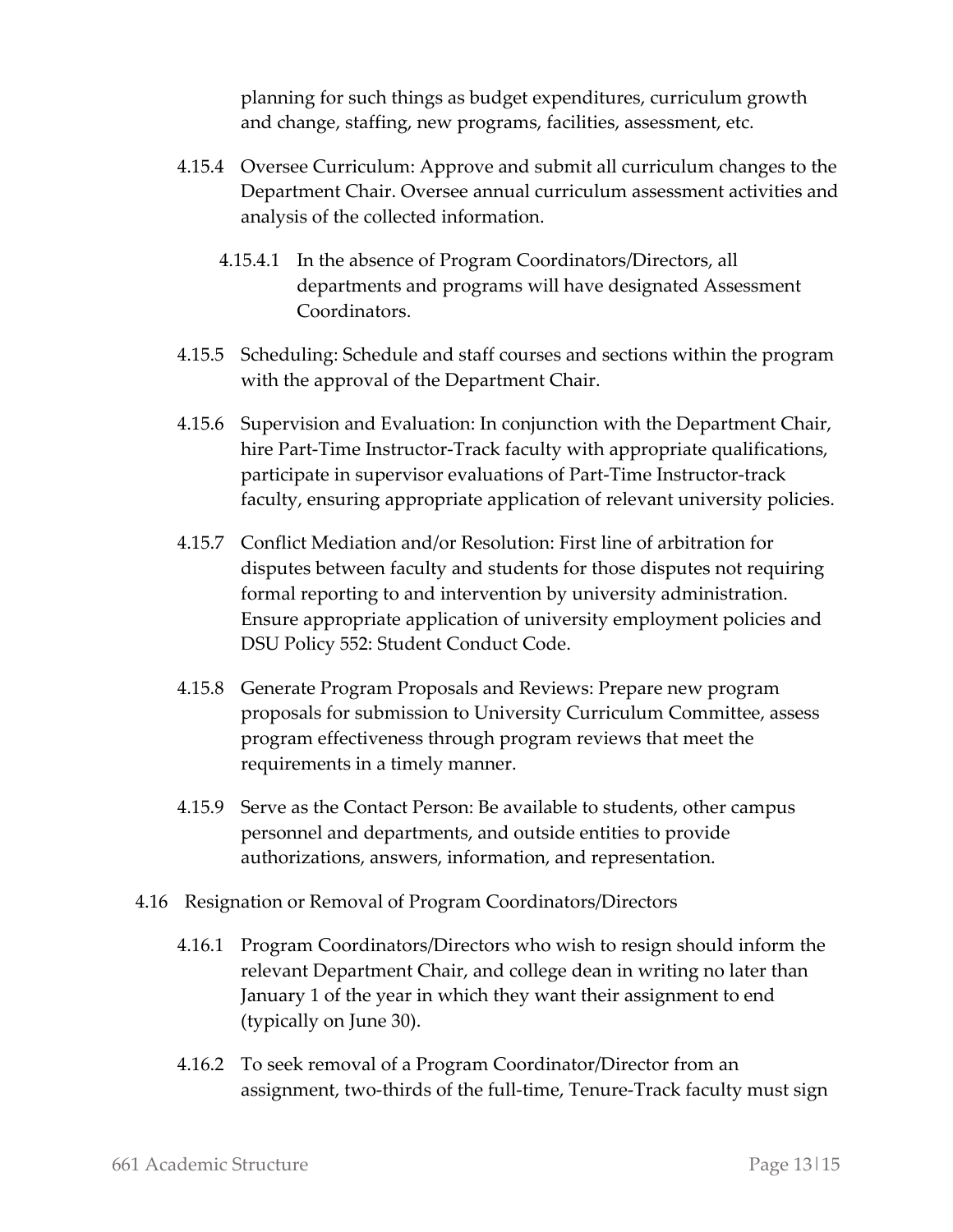a petition to that effect. The petition should be delivered to the relevant dean and the Provost/VPAA.

- 4.16.2.1 The dean and the Provost/VPAA shall deliberate and may either accept the petition and remove a Program Coordinator/Director from the assignment or reject the petition and retain the program coordinator in the assignment.
- 4.16.2.2 The resignation or removal from a Program Coordinator/Director assignment shall have no bearing or impact on future retention, rank, or tenure deliberations or decisions made by college or University Retention, Tenure, and Promotion Committees

#### 4.16.3 Administrative Removal

- 4.16.3.1 The college dean, in consultation with the Department Chair, may remove an individual from his/her Program Coordinator/Director assignment based on annual evaluation or for other reasons that make continuation of the program coordinator in that administrative capacity detrimental to the program, department or the university.
- 4.16.3.2 If a Program Coordinator/Director resigns or is removed during his/her term, an interim program coordinator shall be appointed by the Department Chair. At a maximum, the interim Department Chair shall serve until the next June 30, with an appointment for program coordinator proceeding as outlined above.

#### 4.17 Institutes/Centers

- 4.17.1 A department, college, or the Provost/VPAA may establish a special or general function administrative unit for research, service, or administrative purpose upon approval of the DSU Board of Trustees and notification of the Utah State Board of Regents according to Regent Policy R401. These units are generally referred to as centers or institutes, but may also be designated as bureaus, forums, advisory councils, boards and councils.
- 4.17.2 These organizational units may be established and supervised by a department chair, dean, or the Provost/VPAA or designee.